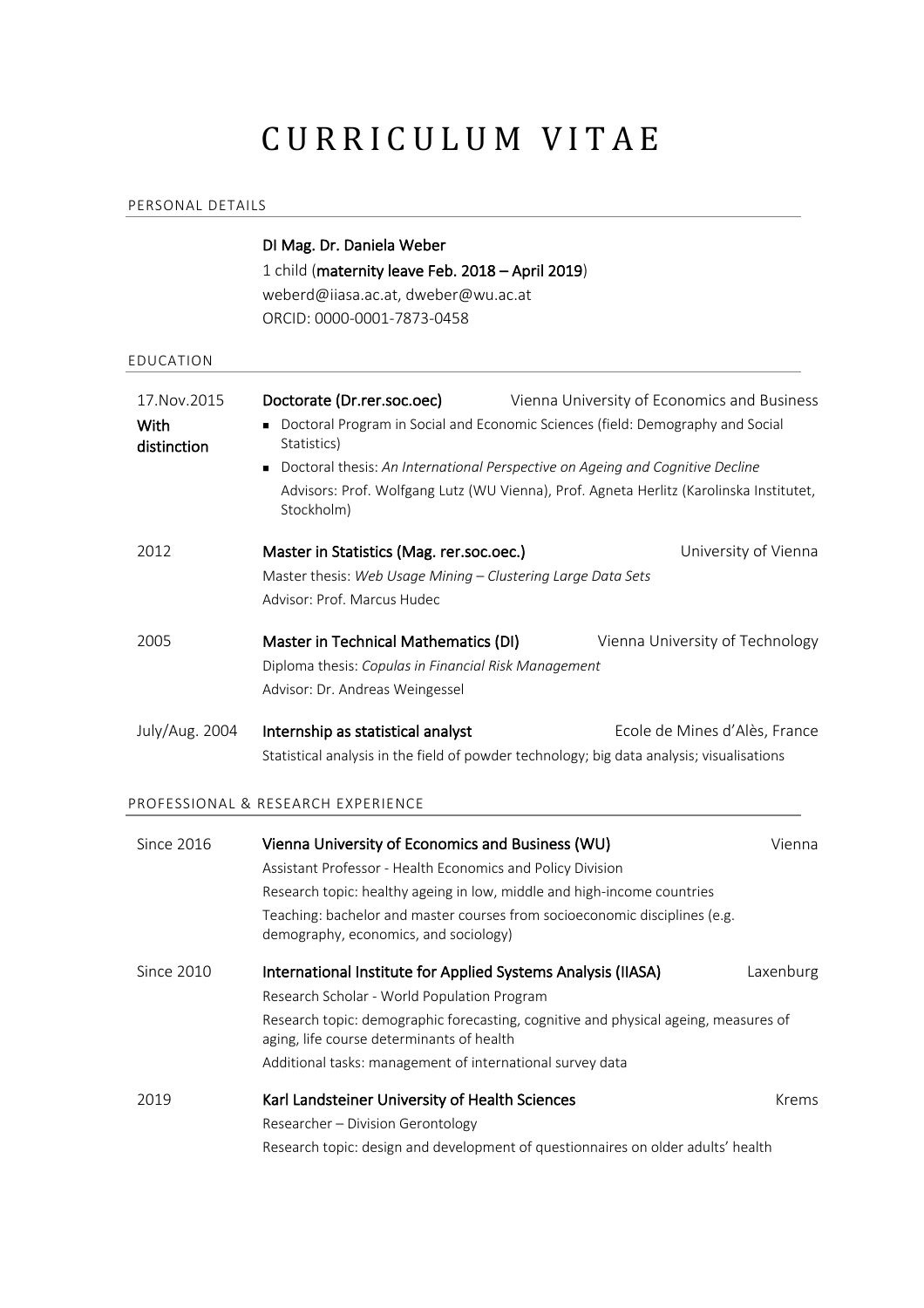| $2015 - 2017$                                          | Vienna University of Economics and Business (WU)<br>Guest Researcher - Human Capital and Development Division<br>Research topic: indicators based on life expectancy                                                                                  | Vienna    |
|--------------------------------------------------------|-------------------------------------------------------------------------------------------------------------------------------------------------------------------------------------------------------------------------------------------------------|-----------|
| $2009 - 2013$                                          | FH Campus Wien<br>Lecturer in Statistics for Tax Management (BA level)                                                                                                                                                                                | Vienna    |
| $2008 - 2010$                                          | Vienna University of Economics and Business (WU)<br>Research and Teaching Assistant - Institute for Statistics and Mathematics<br>Research topic: psychometric methods and applied statistical methods                                                | Vienna    |
| 2007<br>Winner of the<br>high potential<br>competition | Mobilkom Austria<br>Project Assistant in Business Sales Support Management<br>Project: modelling of benchmarking and reporting                                                                                                                        | Vienna    |
| RESEARCH STAYS                                         |                                                                                                                                                                                                                                                       |           |
| Dec. 2019<br>(Invited)                                 | Karolinska Institutet<br>Research collaboration with Prof. Herlitz's group on gender differences in cognitive<br>competence considering historical gender equality and country characteristics                                                        | Stockholm |
| Nov./Dec. 2017<br>(Invited)                            | Karolinska Institutet<br>Research collaboration with Prof. Herlitz's group on longitudinal studies of gender<br>differences in cognitive performance considering spatial characteristics                                                              | Stockholm |
| Oct. 2017<br>(Invited)                                 | Russian Presidential Academy of National Economy and Public<br>Administration under the President of the Russian Federation (RANEPA)<br>Research collaboration with International Laboratory on Demography and Human<br>Capital on biomarkers in SAGE | Moscow    |
| Nov. 2016<br>(Invited)                                 | Max Planck Institute for Demographic Research (MPIDR)<br>Research collaboration with the Max Planck Research Group: Gender Gaps in Health and<br>Survival on gender differences in optimism                                                           | Rostock   |
| May. 2016<br>(Invited)                                 | Karolinska Institutet<br>Research collaboration with Prof. Herlitz's group on the role of education on gender<br>differences in cognitive performance                                                                                                 | Stockholm |
| May. 2015                                              | Karolinska Institutet<br>Research collaboration with Prof. Herlitz's group on gender differences in cognitive<br>performance of Europe's 50+ population                                                                                               | Stockholm |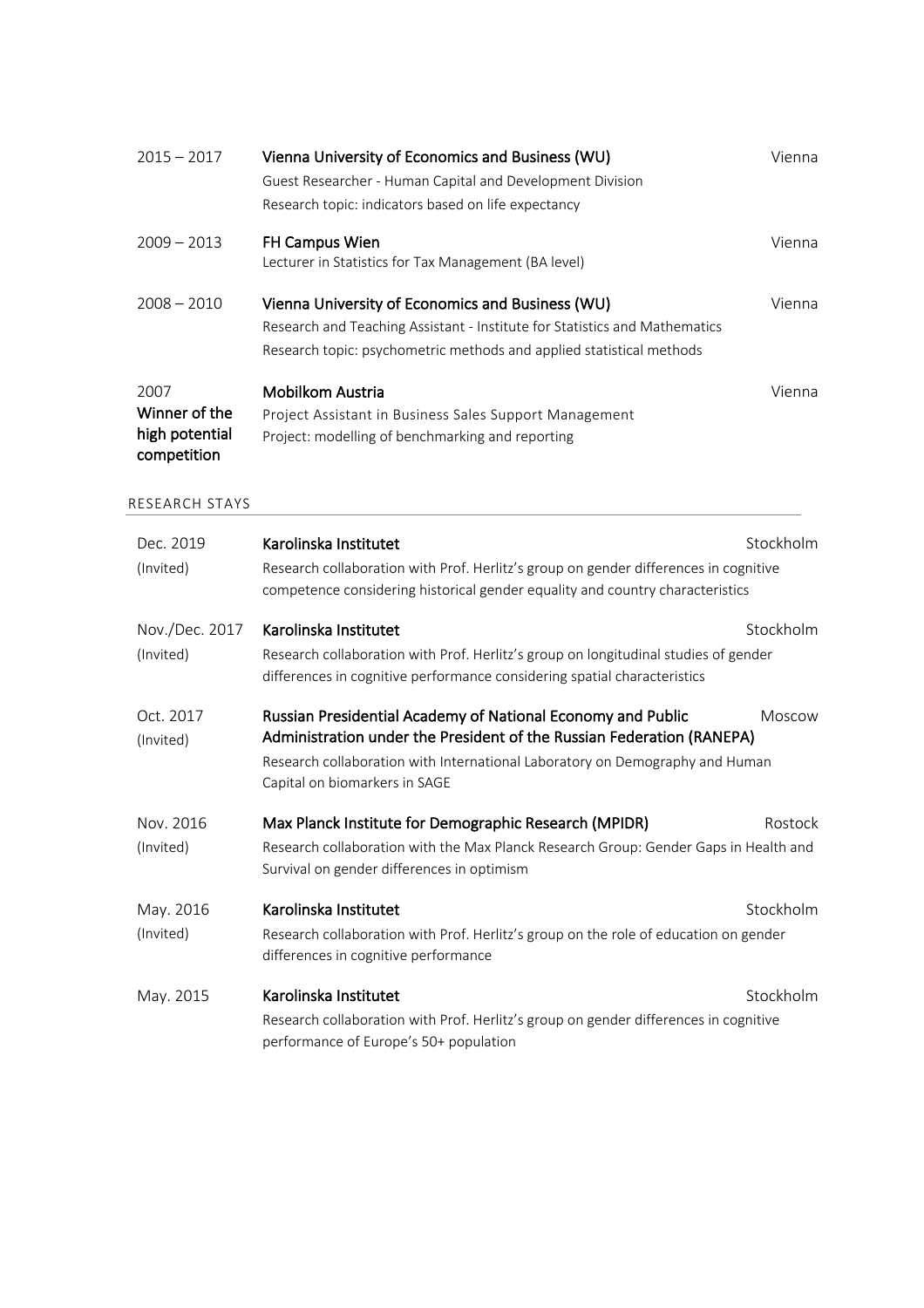#### AWARDS AND HONORS

- 2017 Allianz-Nachwuchspreis für Demografie (Allianz-Young Researcher Prize for Demography), German Society for Demography
- 2017 Delegate to the Lindau Nobel Meeting 2017, Austrian Federal Ministry of Science, Research and Economy
- 2016 Stephan Koren-Preis (for contribution to maintaining the high reputation within the academic community of dissertations prepared at WU Vienna), Vienna University of Economics and Business
- 2016 AKNÖ-Wissenschaftspreis, AK Niederösterreich
- 2015 Rand Summer Institute Fellowship, Rand Corporation
- 2003 Top Stipendium, NÖ Landesakademie

#### FELLOWSHIPS AND GRANTS

| 2019 | APART-GSK (Austrian Academy of Sciences) for the project Aging Health Capital<br>(EUR 392,000)                           |
|------|--------------------------------------------------------------------------------------------------------------------------|
| 2017 | Visiting Researcher Grants 2016 (FORTE - Swedish Research Council for Health,<br>Working Life and Welfare) (SEK 300,000) |
| 2015 | Mobility scholarship (Wirtschaftsuniversität Wien) (EUR 2,000)                                                           |

#### ADDITIONAL TRAINING

| 2016 | GIS workshop, Mainz, Germany                                                                             |
|------|----------------------------------------------------------------------------------------------------------|
| 2015 | RAND Summer Institute (RSI) Mini-Medical School for Social Scientists, Santa<br>Monica, CA, US           |
| 2015 | RAND Summer Institute (RSI) on Demography, Economics, and Epidemiology of<br>Aging, Santa Monica, CA, US |
| 2013 | Demographic Microsimulation, Vienna Institute of Demography, Vienna                                      |
| 2011 | Workshop on Demographic Analysis and Computer Application, Chulalongkorn<br>University, Bangkok, TH      |

#### OTHER SKILLS

| Methods  | Multi-dimensional demographic modelling and forecasting, econometric<br>modelling, survey analysis, mixed effect models, panel analysis, and latent<br>growth modelling;                                                           |
|----------|------------------------------------------------------------------------------------------------------------------------------------------------------------------------------------------------------------------------------------|
| Software | R, STATA, SPSS, MLWIN, Latex, MS Office, Endnote, Zotero, SQL                                                                                                                                                                      |
| Data     | Management of survey data (e.g. nationally representative longitudinal surveys<br>on aging, education, and health: CRELES, ELSA, EU-SILC, FIMS, HRS, JSTAR,<br>KLOSA, MHAS, PIAAC, SAGE, SHARE, SOEP, and TILDA) and macro data on |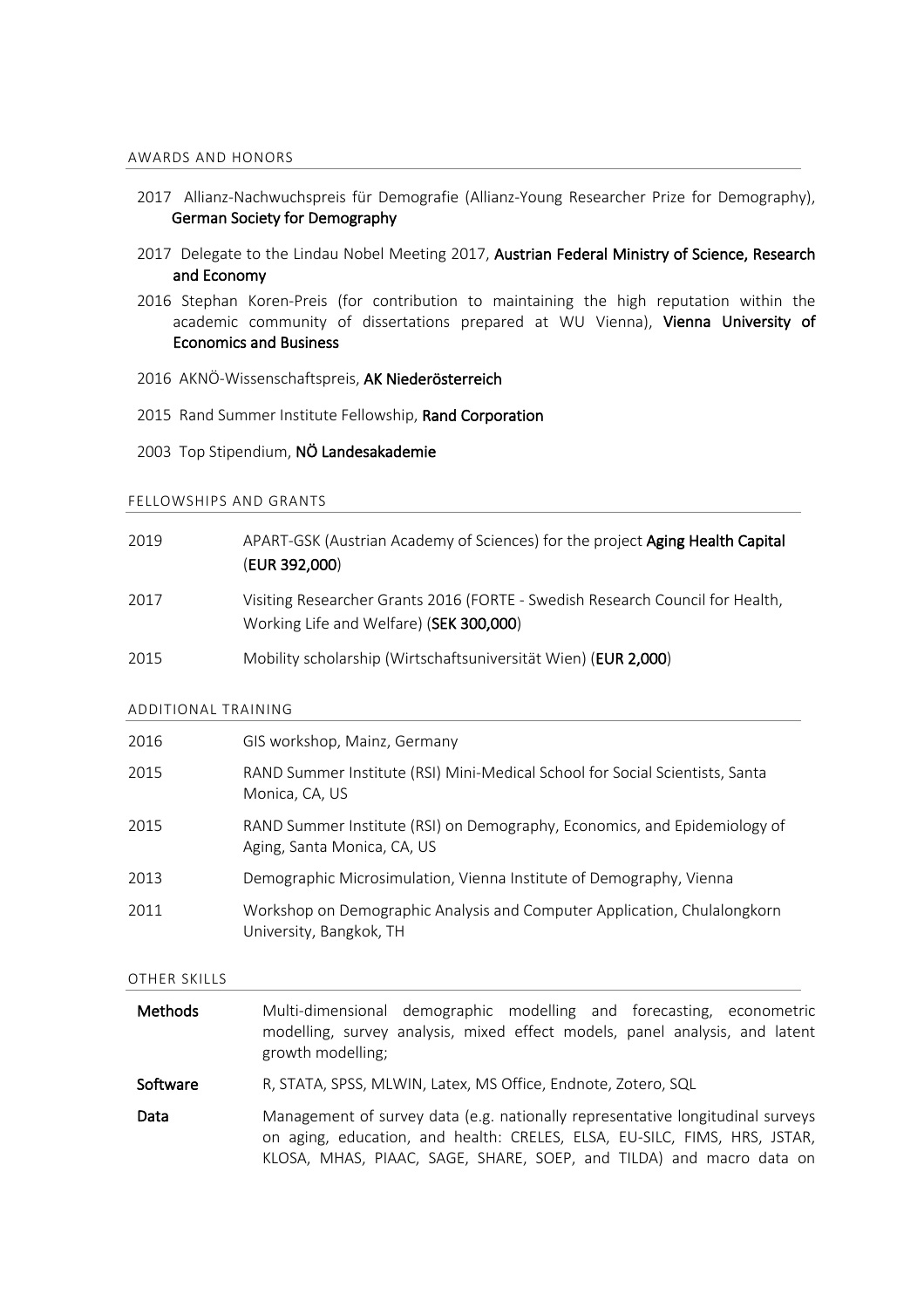development (e.g. WDI from World Bank, WPP from United Nations, Human Development Data)

Voluntary International Association for the Exchange of Students for Technical Experience (IAESTE) 2003-2008

- § board member 2005 2007
- § president 2006/07
- organizer of IAESTE Firmenmesse at the University of Technology October 2006
- § participation in national and international conferences and workshops

#### ACADEMIC ACTIVITIES

- Memberships: Austrian Health Economics Association (ATHEA), European Association for Population Studies (EAPS)
- Member of IIASA Post-doc fellowship committee (2016, 2017)
- Member of YSSP selection committee at IIASA (2016, 2017)
- Rapporteur at the IIASA 40th Anniversary Conference 2012
- § Member of the poster review committee of the IIASA 40th Anniversary Conference 2012
- Poster judge at Wittgenstein Centre Conference 2019 "Demographic aspects of human wellbeing"
- § Member of EUHEA 2022 organising committee

#### EDITORSHIP

2010 Statistiktage 2009 Conference Special Volume of the **Austrian Journal of** Statistics. Vienna: Bundesanstalt Statistik Österreich Joint guest editorship with Marcus Wurzer and Patrick Mair

#### MEDIA COVERAGE

The Economist, The Times, Forbes, Huffington Post, The Australian, Cosmopolitan, Kurier, Wiener Zeitung, Die Presse, Korea Times, Der Standard, and several other newspapers and internet platforms all over the world; interviews with Austrian radio station OE1 and Russian radio station Radio Sputnik

#### REVIEWER

Age and Ageing, Aging and Disease, Comparative Population Studies, Demographic Research, Economics and Human Biology, Genus: Journal of Population Sciences, Intelligence, Journal of Aging and Health, Journal of Statistical Software, PLOS ONE, Social Indicators Research, Vienna Yearbook

ERC Consolidator Grant 2018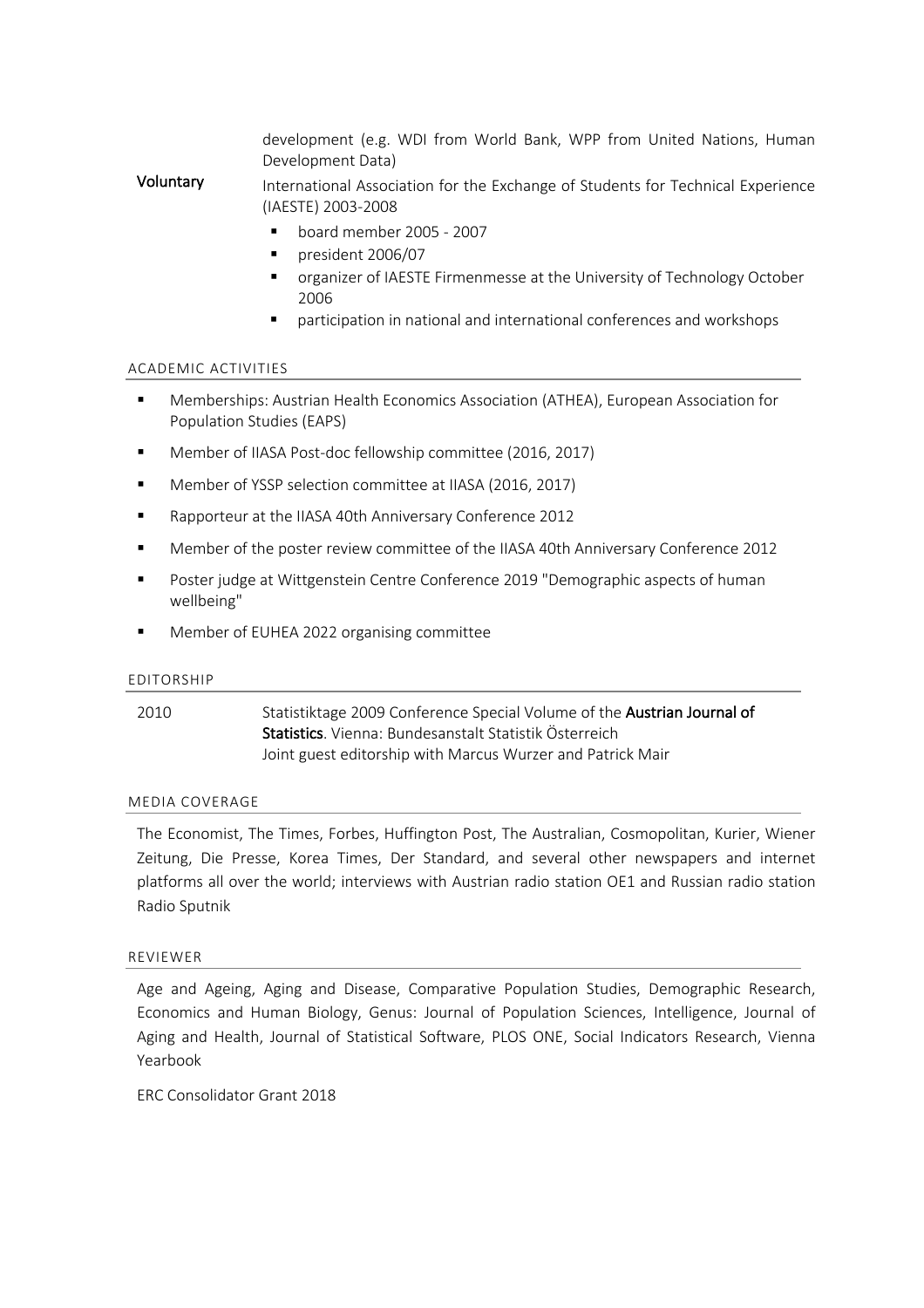# TEACHING ACTIVITIES

| 2020               | Interdisciplinary Socioeconomic Research Lab II: Quantitative Methods for<br>Evaluation of Health and Health Policy - URBAN HEALTH                                                                                  |
|--------------------|---------------------------------------------------------------------------------------------------------------------------------------------------------------------------------------------------------------------|
|                    | University of Economics and Business                                                                                                                                                                                |
| 2019               | Interdisciplinary Socioeconomic Research Lab I: Quantitative Methods for<br>Evaluation of Health and Health Policy<br>University of Economics and Business                                                          |
| 2017               | Interdisziplinäres sozioökonomisches Forschungspraktikum I: Lebenslanges<br>Lernen in einer alternden Wissensökonomie (Lifelong Learning in an Ageing<br>Knowledge Economy)<br>University of Economics and Business |
| 2017               | Applied Socio-Economic Theories and Methods II<br>University of Economics and Business                                                                                                                              |
| 2016,2017          | The Socioeconomics of Health and Education<br>University of Economics and Business                                                                                                                                  |
| 2016, 2017         | Selected Research Areas in Socioeconomics (focus on migration)<br>University of Economics and Business                                                                                                              |
| 2008-2010,<br>2016 | Statistik für Volkswirtschaft und Sozioökonomie (Statistics for Economics and<br>Socioeconomics)<br>University of Economics and Business                                                                            |
| 2009               | <b>Bridging Course Mathematics</b><br>University of Economics and Business                                                                                                                                          |
| 2008-2010          | Statistik in der Marktforschung (Statistics in Market Research)<br>University of Economics and Business                                                                                                             |
| 2009-2013          | Wissenschaftliches Arbeiten (Basics in Statistics)<br>FH Campus Wien                                                                                                                                                |
|                    |                                                                                                                                                                                                                     |

# SUPERVISION

Several PhD, Master and Bachelor theses (list provided upon request)

# PEER-REVIEWED PUBLICATIONS

| 2020 | <b>SCI</b>                | Weber Daniela and Scherbov Sergei Prospects of activity limitations among older<br>adults in 23 low and middle income countries. Scientific Reports, 10 (1), 10442                                                |
|------|---------------------------|-------------------------------------------------------------------------------------------------------------------------------------------------------------------------------------------------------------------|
| 2019 | <b>SCI</b>                | Spitzer Sonja and Weber Daniela Reporting biases in self-assessed physical and<br>cognitive health status of older Europeans. PLOS ONE, 14(10): e0223526                                                          |
| 2019 | <b>SCL</b><br><b>SSCI</b> | Prasitsiriphon Orawan and Weber Daniela Objective physical measures and their<br>association with subjective functional limitations in a representative study<br>population of older Thais. BMC Geriatrics, 19(1) |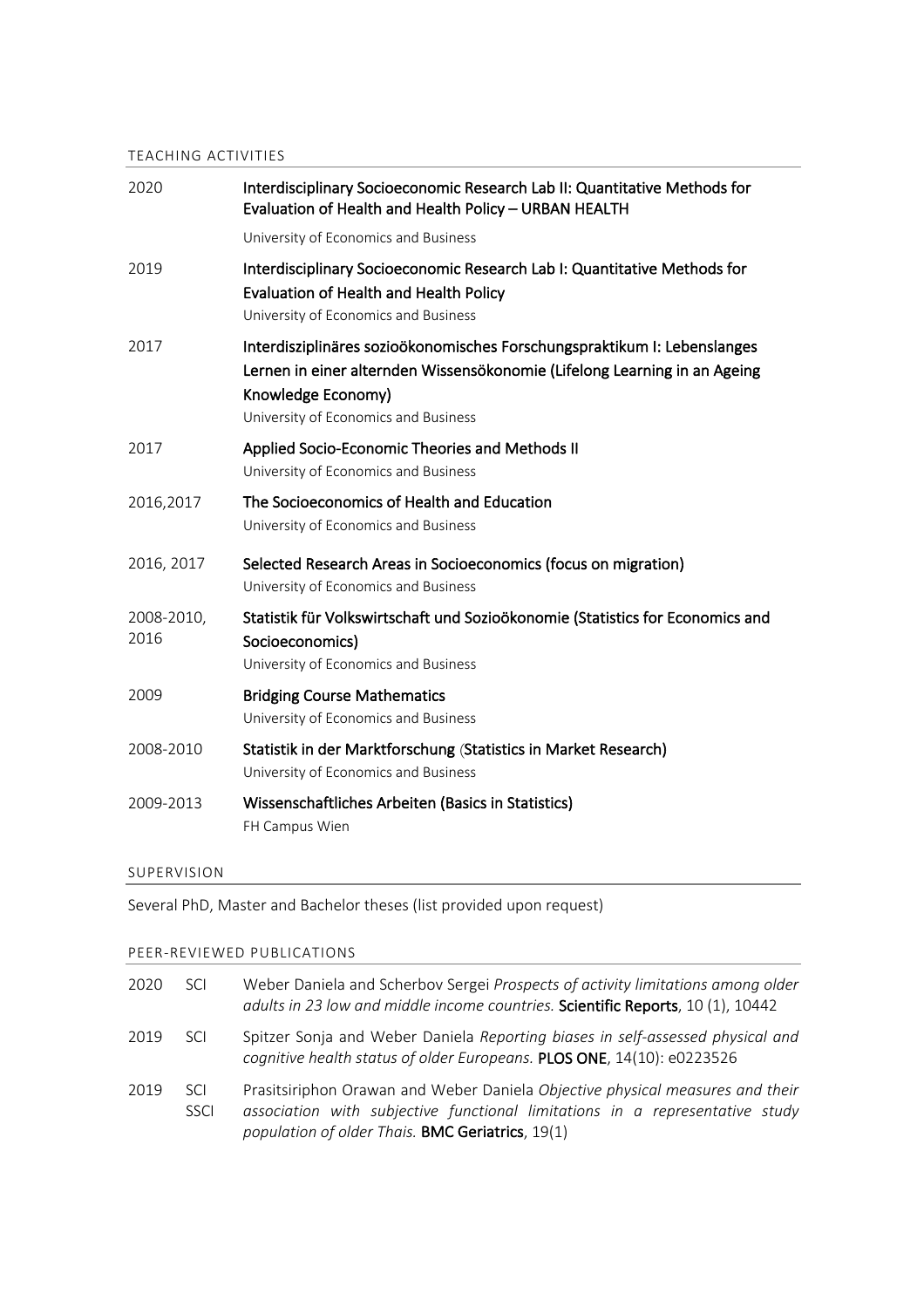| 2018 | SCI                | Dekhtyar Serhiy, Weber Daniela, Helgertz Jonas, and Herlitz Agneta Sex<br>differences in academic strengths contribute to gender segregation in education<br>and occupation: A longitudinal examination of 167,776 individuals. Intelligence,<br>67(2):84-92                                                                                                     |
|------|--------------------|------------------------------------------------------------------------------------------------------------------------------------------------------------------------------------------------------------------------------------------------------------------------------------------------------------------------------------------------------------------|
| 2017 | SCI                | Scherbov Sergei and Weber Daniela<br>Future trends in the prevalence of severe activity limitations among older adults<br>in Europe: a cross-national population study using EU-SILC. BMJ Open, 7(9)                                                                                                                                                             |
| 2017 | SCI                | Weber Daniela, Dekhtyar Serhiy, and Herlitz Agneta<br>The Flynn effect in Europe - effects of sex and region. Intelligence, 60(1):39-45                                                                                                                                                                                                                          |
| 2016 | SSCI               | Loichinger Elke and Weber Daniela<br>Trends in Working Life Expectancy in Europe. Journal of Aging and Health, 28(7):<br>1194-1213                                                                                                                                                                                                                               |
| 2016 | SSCI               | Sanderson Warren, Scherbov Sergei, Weber Daniela, and Bordone Valeria<br>Combined Measures of Upper and Lower Body Strength and Subgroup<br>Differences in Subsequent Survival Among the Older Population of England.<br>Journal of Aging and Health, 28(7): 1178-1193                                                                                           |
| 2016 | SCI                | Weber Daniela<br>Social engagement to prevent cognitive ageing? Age and Ageing, 45(4): 441-442                                                                                                                                                                                                                                                                   |
| 2016 | SCI<br><b>SSCI</b> | Weber Daniela<br>Differences in physical aging measured by walking speed: evidence from the<br>English Longitudinal Study of Ageing. BMC Geriatrics, 16(31): 1-9                                                                                                                                                                                                 |
| 2014 | SCI                | Weber Daniela, Skirbekk Vegard, Freund Inga, and Herlitz Agneta<br>The changing face of cognitive gender differences in Europe. Proceedings of the<br>National Academy of Sciences (PNAS), 111(32): 11673-11678                                                                                                                                                  |
| 2014 | SSCI               | Skirbekk Vegard, Bordone Valeria, and Weber Daniela<br>A cross-country comparison of math achievement at teen age and cognitive<br>performance 40 years later. Demographic Research, 31: 105-118                                                                                                                                                                 |
| 2013 |                    | Bordone Valeria and Weber Daniela<br>Number of children and cognitive abilities in later life. Vienna Yearbook of<br>Population Research 2012, 10: 95-126                                                                                                                                                                                                        |
| 2012 | SCI                | Skirbekk Vegard, Loichinger Elke, and Weber Daniela<br>Variation in cognitive functioning as a refined approach to comparing aging<br>across countries. Proceedings of the National Academy of Sciences (PNAS),<br>109(3): 770-774                                                                                                                               |
| 2011 |                    | Weber Daniela and Hatzinger Reinhold<br>A novel approach for modelling paired comparisons data with non-ignorable<br>missing values on students' attitudes towards foreigners. Data Analysis Bulletin,<br>$12:11-22$                                                                                                                                             |
| 2010 |                    | Lienbacher Eva, Holweg Christina, Weber Daniela, and Schnedlitz Peter<br>Sozialmarkt - Imagegewinn oder Gefahr für die Marke? [Social supermarkets -<br>an improvement of the image or a danger for the trademark] In: Aktuelle<br>Beiträge zur Markenforschung Tagungsband des 3. Internationalen<br>Markentages, Hrsg. Günter Schweiger, 225-243 Wien: Gabler. |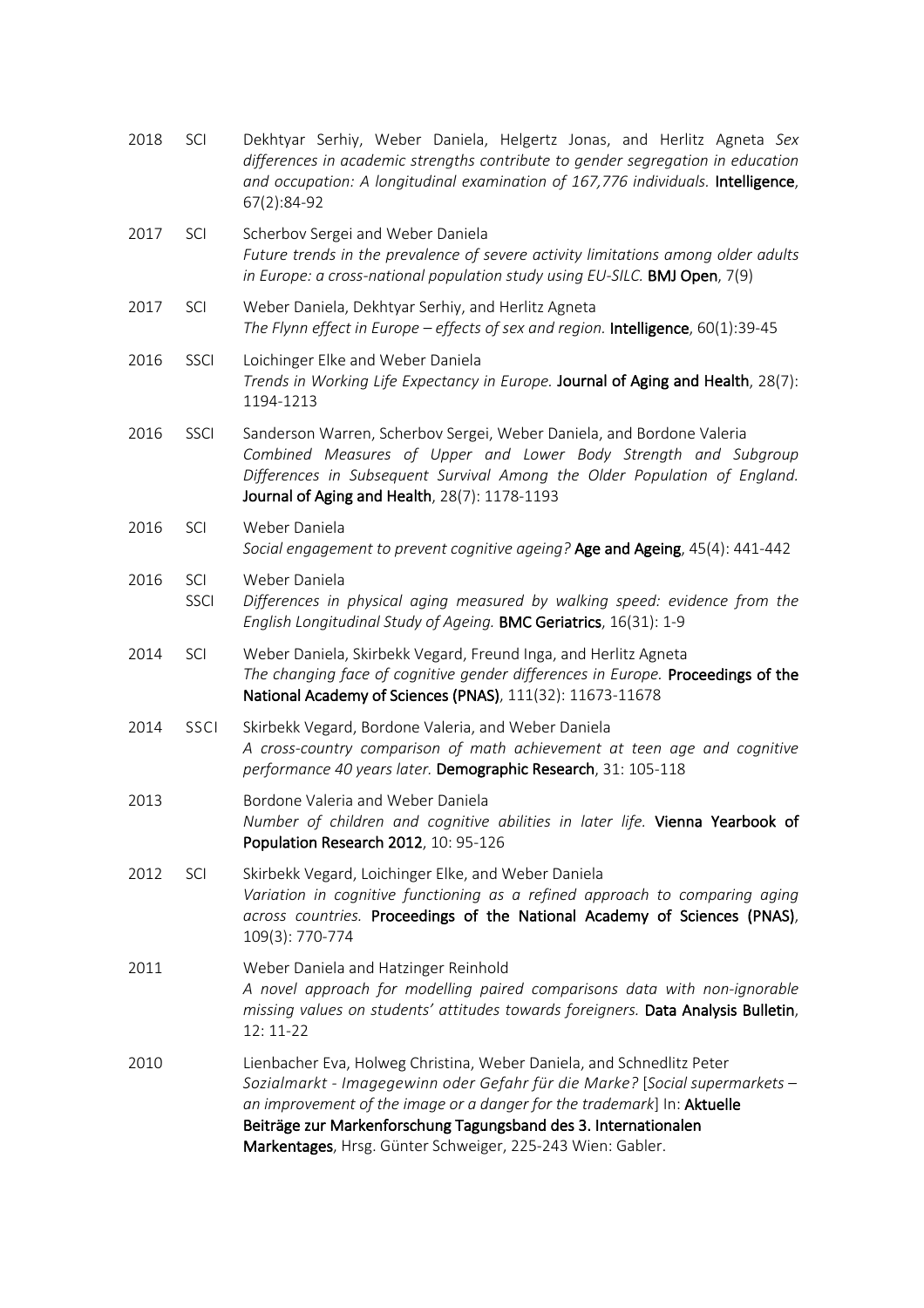#### BOOK SECTIONS

| 2020               | Loichinger Elke and Weber Daniela<br>Combining working life and health expectancies. In: International Handbook of Health<br>Expectancy. Springer, Cham, pp. 935-941. ISBN 978-3-030-37666-6                                                                                                                                                                                                                                                 |
|--------------------|----------------------------------------------------------------------------------------------------------------------------------------------------------------------------------------------------------------------------------------------------------------------------------------------------------------------------------------------------------------------------------------------------------------------------------------------|
| 2017               | Herlitz Agneta, Dekhtyar Serhiy, Asperholm Martin, and Weber Daniela<br>Gender differences in memory and cognition. In: Encyclopedia of Geropsychology.<br>Springer, Singapore, pp. 935-941. ISBN 978-981-287-081-0                                                                                                                                                                                                                          |
| 2009               | Weber Daniela and Weiler Maria<br>Erwartungskoinzidenz bei UniversitätsprofessorInnen und wissenschaftlichen<br>MitarbeiterInnen: Das Log-lineare Bradley-Terry Model für Paarvergleichsdaten<br>[Coincidence of professors' and teaching assistants' expectations: applying log-<br>linear Bradley-Terry models to paired comparisons] In: Präferenzanalyse mit R, Hrsg.<br>Hatzinger R., Dittrich R., Salzberger T, 49-73. Wien: Facultas. |
| OTHER PUBLICATIONS |                                                                                                                                                                                                                                                                                                                                                                                                                                              |
| 2019               | Karen Umansky, Wolfgang Lutz, and Weber Daniela<br>The Impact of Education and Age Cohort on Attitudes toward Immigration in Europe.<br>IIASA Working Paper WP 19-008                                                                                                                                                                                                                                                                        |
| 2019               | Spitzer Sonja and Weber Daniela<br>Who is telling the truth? Biases in self-reported physical and cognitive health status of<br>older Europeans. IIASA Working Paper WP 19-002                                                                                                                                                                                                                                                               |
| 2016               | Loichinger Elke, Goujon Anne, and Weber Daniela                                                                                                                                                                                                                                                                                                                                                                                              |
|                    | Demographic Profile of the Arab Region: Realizing the Demographic Dividend. Economic<br>and Social Commission for Western Asia (ESCWA), ESCWA/SDD/2016/Technical Paper 3                                                                                                                                                                                                                                                                     |
| 2016               | Loichinger Elke and Weber Daniela<br>Living longer. Determining whether we are using our extra years productively. Population<br>Insights No. 04                                                                                                                                                                                                                                                                                             |
| 2016               | Sanderson Warren, Scherbov Sergei, Weber Daniela, and Bordone Valeria<br>Combined Measures of Upper and Lower Body Strength and Subgroup Differences in<br>Subsequent Survival Among the Older Population of England. IIASA Working Paper WP<br>16-008                                                                                                                                                                                       |
| 2016               | Loichinger Elke and Weber Daniela<br>Trends in Working Life Expectancy in Europe. IIASA Working Paper WP 16-004                                                                                                                                                                                                                                                                                                                              |
| 2015               | Weber Daniela<br>Differences in physical aging measured by walking speed. IIASA Interim Report IR-15-010                                                                                                                                                                                                                                                                                                                                     |
| 2015               | Weber Daniela, Skirbekk Vegard, Freund Inga, and Herlitz Agneta<br>The changing face of cognitive gender differences in Europe. IIASA Reprint RP-15-001                                                                                                                                                                                                                                                                                      |
| 2014               | Weber Daniela and Skirbekk Vegard<br>The educational effect on cognitive functioning: National versus individual educational<br>attainment. IIASA Interim Report IR-14-008                                                                                                                                                                                                                                                                   |
| 2013               | Skirbekk Vegard, Stonawski Marcin, and Weber Daniela<br>Could nations invest in cognitive skills and become effectively younger? SAGW Bulletin,<br>1/2013, 48-49                                                                                                                                                                                                                                                                             |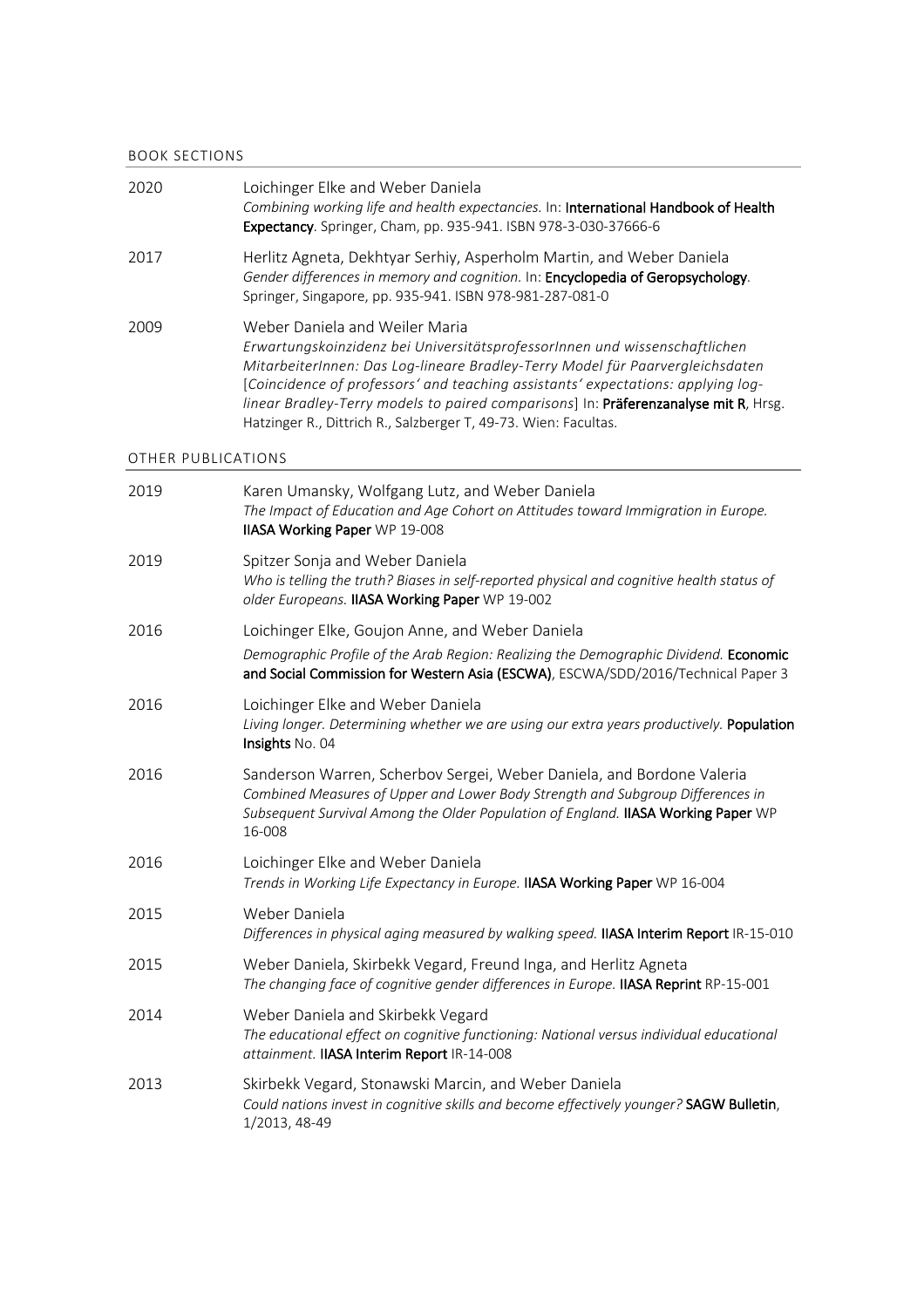| 2011 | Skirbekk Vegard, Weber Daniela, and Bordone Valeria                                    |
|------|----------------------------------------------------------------------------------------|
|      | National variation in cognitive life cycle development. IIASA Interim Report IR-11-028 |
|      | (Revised 7 November 2013)                                                              |
|      |                                                                                        |

2010 Sonntag Axel and Weber Daniela *Generalized graded unfolding models.* In: IRT Software: Überblick und Anwendungen. Research Report Series / Department of Statistics and Mathematics, 103. WU Vienna University of Economics and Business, Vienna.

#### INVITED LECTURES

| 2019 | Spitzer Sonja and Weber Daniela                                                                                                                                                                                        |
|------|------------------------------------------------------------------------------------------------------------------------------------------------------------------------------------------------------------------------|
|      | Die Wahrheit? Unterschiede zwischen subjektiven und objektiven<br>Gesundheitsindikatoren (The truth? Differences in subjective and objective health<br>measures). Wiener Gesundheitsziele, Vienna, Austria, 11.04.2019 |
| 2017 | Weber Daniela<br>Future Trends in the Prevalences of Severe Activity Limitations among Older Adults in<br>Europe. RANEPA seminar, Moscow, Russian Federation, 10.10.2017                                               |
| 2017 | Weber Daniela                                                                                                                                                                                                          |
|      | An international perspective on aging and cognitive decline. Statistische Woche,<br>Rostock, Germany, 19.09-22.09.2017                                                                                                 |
| 2012 | Weber Daniela and Skirbekk Vegard                                                                                                                                                                                      |
|      | Productivity of seniors in a global perspective. Expert workshop: Ageing and<br>Innovation, KfW Berlin, Germany, 09.05.2012                                                                                            |
| 2011 | Weber Daniela, Vegard Skirbekk, and Inga Freund                                                                                                                                                                        |
|      | An Investigation into Gender Differences in Cognitive abilities for Europeans aged 50+.<br>Workshop on Ageing, Health and Productivity, St. Gallen, Switzerland, 04.10-<br>05.10.2011                                  |
| 2009 | Weber Daniela, Rusch Thomas, and Hatzinger Reinhold                                                                                                                                                                    |
|      | Paired comparisons with nonignorable missing - models and simulations. Panhellenic<br>Data Analysis Conference, Rethymnon, Greece, 10.09-12.09.2009                                                                    |

### PRESENTATIONS

| 2019 | Spitzer Sonja and Weber Daniela<br>Reporting biases in self-assessed physical and cognitive health status of older Europeans.<br>International Workshop on the Socio-Economics of Ageing, Lisbon, Portugal, 25.10.-<br>26.10.2019                                      |
|------|------------------------------------------------------------------------------------------------------------------------------------------------------------------------------------------------------------------------------------------------------------------------|
| 2019 | Spitzer Sonja, Claudia Reiter and Weber Daniela<br>Langzeiteffekte physischer Gesundheitsschocks auf kognitive Fähigkeiten (How do physical<br>health shocks affect cognition and mental health over time?) 19. DACH Conference, Vienna,<br>Austria, 23.10.-25.10.2019 |
| 2019 | Spitzer Sonja and Weber Daniela<br>Why don't you tell me the truth? Determinants of health misreporting by older Europeans.<br>ATHEA Conference, Vienna, Austria, 01.03.2019                                                                                           |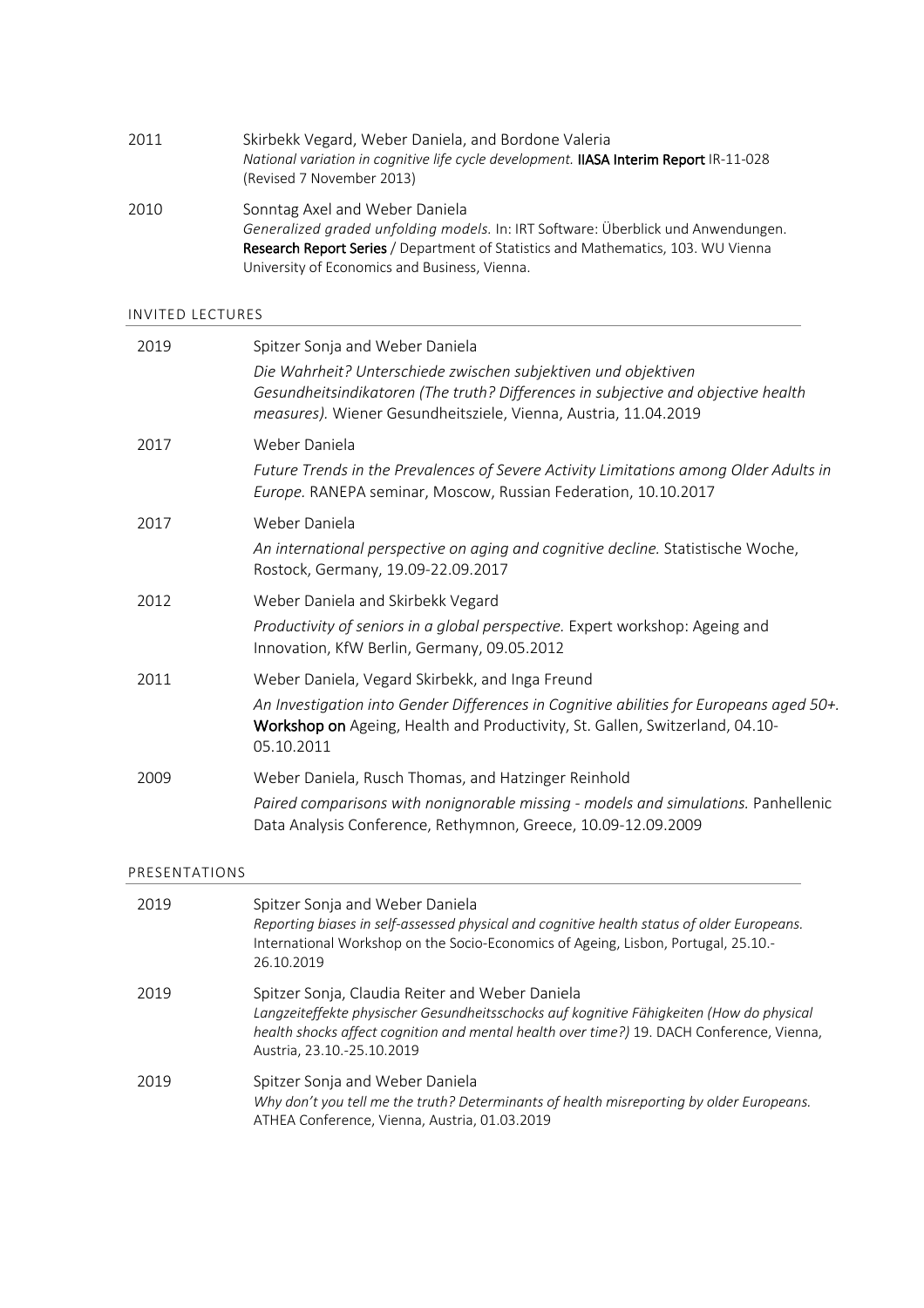| 2017 | Weber Daniela and Loichinger Elke<br>Identifying the potential for longer working lives in Europe. International Workshop on the<br>Socio-Economics of Ageing, Lisbon, Portugal, 27.10.2017                                                                            |
|------|------------------------------------------------------------------------------------------------------------------------------------------------------------------------------------------------------------------------------------------------------------------------|
| 2017 | Loichinger Elke and Weber Daniela<br>Global Trends in Working Life Expectancy Statistische Woche, Rostock, Germany, 19.09-<br>22.09.2017                                                                                                                               |
| 2017 | Loichinger Elke and Weber Daniela<br>Identifying the potential for longer working lives: educational differences in economic activity<br>and health among persons aged 50+ Statistische Woche, Rostock, Germany, 19.09-22.09.2017                                      |
| 2016 | Weber Daniela and Loichinger Elke<br>Does working life expectancy reflect health status? European Population Conference, Mainz,<br>Germany, 31.08-03.09.2016                                                                                                           |
| 2016 | Dekhtyar Serhiy, Weber Daniela, Helgertz Jonas, and Herlitz Agneta<br>Cognitive gender differences contribute to horizontal gender segregation in education and<br>occupation European Population Conference, Mainz, Germany, 31.08-03.09.2016                         |
| 2016 | Weber Daniela<br>Hands-on ageing populations Wittgenstein Centre Summer School "The Demography of Health<br>and Education", Vienna, AUT, 06.06-15.06.2016                                                                                                              |
| 2016 | Weber Daniela and Elke Loichinger<br>Working life expectancy and health in Europe: trends and determinants? REVES, Vienna, AUT,<br>08.06-10.06.2016                                                                                                                    |
| 2015 | Zniva Robert, Weber Daniela, Weitzl Wolfgang, and Salzberger Thomas<br>Reviewing the Influence of Aging in Consumer Behaviour: Can we Learn From Demography?<br>Anzmac Conference, Sydney, AUS, 30.11-02.12.2015                                                       |
| 2015 | Weber Daniela<br>Older populations' health dynamics across four continents. Comparative International Research<br>Based on the HRS Family of Data Conference, Santa Monica, US, 10.07-11.07.2015                                                                       |
| 2015 | Loichinger Elke and Weber Daniela<br>Trends in Working Life Expectancy by Education in Europe. REVES, Singapore, 2.06-4.06.                                                                                                                                            |
| 2015 | Weber Daniela, Bordone Valeria, Scherbov Sergei, and Sanderson Warren<br>Differences in the Physical Performance of England's Older Population by Education, Using a<br>Composite Index Measured in Years of Age. REVES, Singapore, SG, 2.06-4.06.2015                 |
| 2014 | Weber Daniela<br>Walking Speed as a Measure of Population Aging. New Measures of Age and Ageing, Vienna,<br>Austria, 3.12-5.12.2014                                                                                                                                    |
| 2013 | Skirbekk Vegard, Stonawski Marcin, and Weber Daniela<br>Die Zukunft der geistigen Fitness in den DACH Ländern unter Berücksichtigung der Alters- und<br>Kohorten Effekte? 16. Deutsch-Österreichisch-Schweizerisches Demographentreffen, Salzburg,<br>11.09-13.09.2013 |
| 2013 | Weber Daniela and Skirbekk Vegard<br>Do subjective health measures predict cognitive and physical health among older adults<br>globally? XXVII International Population Conference of the IUSSP, Busan, 26.08-31.08.2013                                               |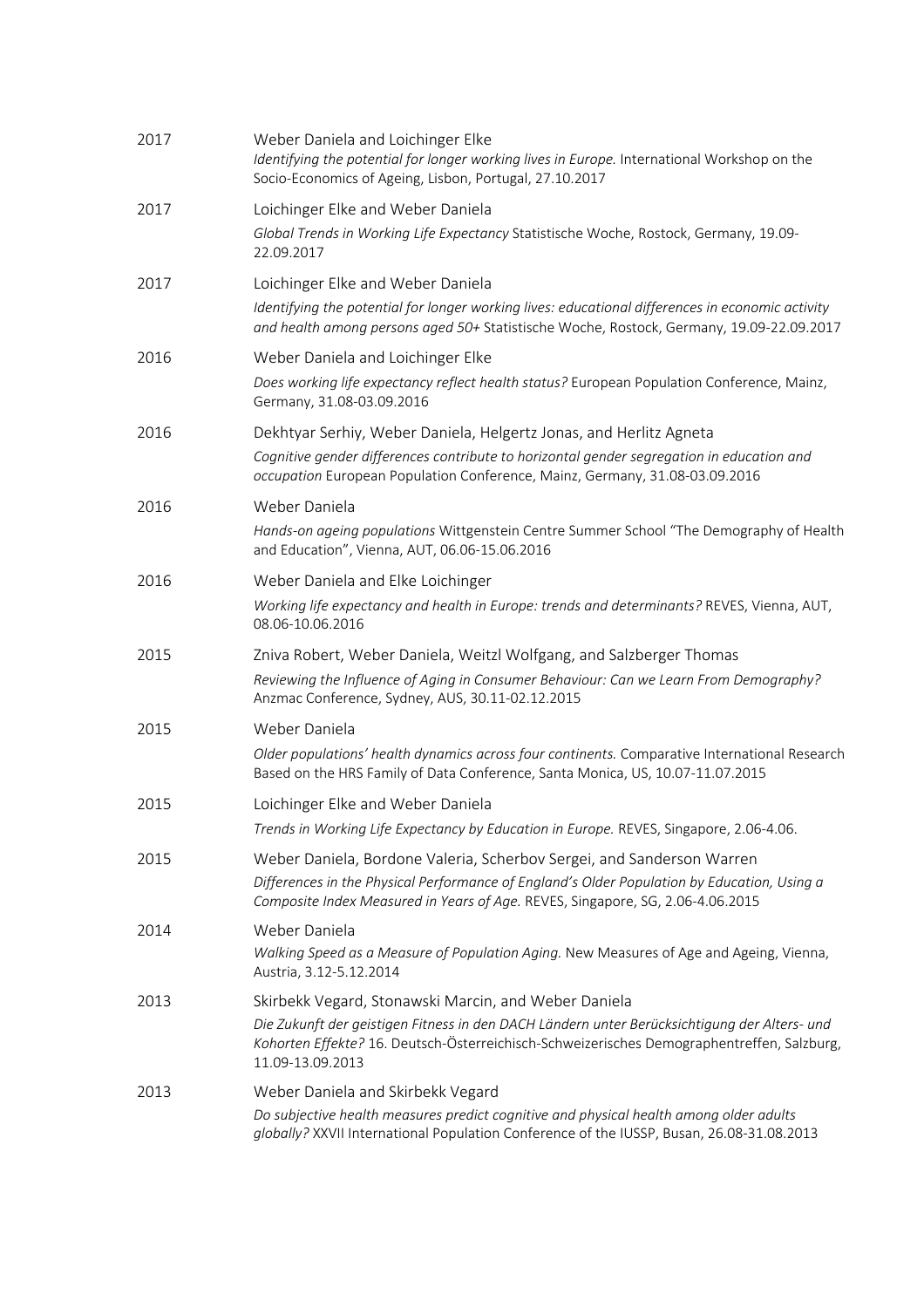| 2013 | Weber Daniela and Skirbekk Vegard<br>A global perspective on cognitive abilities and educational attainment. Annual meeting of the<br>Population Association of America, New Orleans, 11.04-13.04.2013                                                 |
|------|--------------------------------------------------------------------------------------------------------------------------------------------------------------------------------------------------------------------------------------------------------|
| 2012 | Skirbekk Vegard, Weber Daniela, and Bordone Valeria<br>National variation in cognitive life cycle development. Gerontological Society of America's<br>Annual Scientific Meeting, San Diego, 14.11-18.11.2012                                           |
| 2012 | Weber Daniela<br>An impending burden of disabled seniors? - Assessing the health of Asia's elderly. Asian<br>Population Association Conference, Bangkok, 26.08-29.08.2012                                                                              |
| 2012 | Skirbekk Vegard, Weber Daniela, and Bordone Valeria<br>Cognitive life cycle development: a cross-country cohort study. European Population<br>Conference, Stockholm, Sweden, 13.06-16.06.2012                                                          |
| 2012 | Weber Daniela<br>A global comparison of the relation between older adults' education and cognitive functioning.<br>European Population Conference, Stockholm, Sweden, 13.06-16.06.2012                                                                 |
| 2011 | Bordone Valeria, Weber Daniela, and Skirbekk Vegard<br>Senior's wellbeing: perceived and realized associations with variation in number of children.<br>Education and the Global Fertility Transition, Vienna, Austria, 30.11-01.12.2011               |
| 2011 | Weber Daniela, Skirbekk Vegard, and Freund Inga<br>An investigation into gender differences in cognitive abilities for Europeans aged 50+.<br>Workshop: Ageing, Health and Productivity, St. Gallen, Switzerland, 04.10-05.10.2011                     |
| 2011 | Skirbekk Vegard, Freund Inga, and Weber Daniela<br>An investigation into gender differences in productivity potential for those aged 50 and above.<br>International Conference on Personalized Aging, Bremen, Germany, 26.05-28.05.2011                |
| 2011 | Skirbekk Vegard, Loichinger Elke, and Weber Daniela<br>Productivity potential by age and cohort: Examples from different world regions. Annual<br>meeting of the Population Association of America, Washington DC, United States, 31.03-<br>02.04.2011 |
| 2010 | Holweg Christina, Lienbacher Eva, Weber Daniela, and Schnedlitz Peter<br>Social supermarkets - an innovative example of reverse logistics. EIRASS Conference, Istanbul,<br>Turkey, 02.07-05.07.2010                                                    |
| 2009 | Lienbacher Eva, Holweg Christina, Weber Daniela, and Schnedlitz Peter<br>Sozialmarkt - Gefahr für die Marke? 3. Internationaler Markentag, Vienna, Austria, 24.09-<br>25.09.2009                                                                       |
| 2009 | Rusch Thomas, Weber Daniela, and Hatzinger Reinhold<br>Anpassungstests für hochdimensionale Kontingenztafeln und Antwortmustermodelle basierend<br>auf beschränkter Information. 5. Klagenfurter Statistiktag, 15.5.2009                               |
| 2008 | Weber Daniela and Rusch Thomas<br>Forecasting election results from opinion polls under nonignorable missing - Models and<br>simulations. Young Statisticians Meeting, Balatonfured, Ungarn, 17.10-19.10.2008                                          |